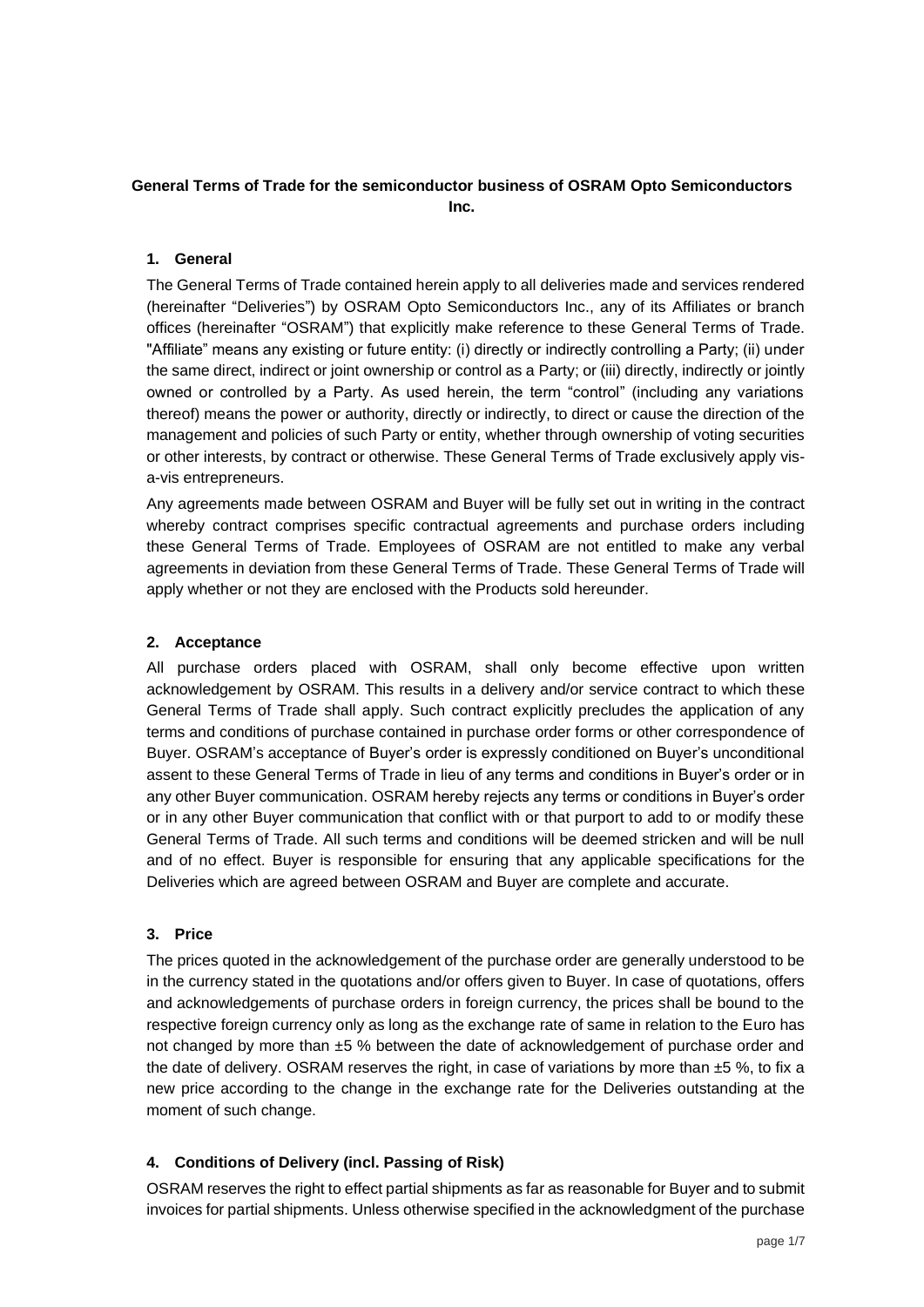order all prices are understood to be FCA (place of delivery determined by OSRAM as appropriate) in accordance with Incoterms® 2020, excluding customs duties and taxes, but including standard packing. For all Deliveries specially developed for Buyer, OSRAM reserves the right to ship a quantity which is within  $\pm 10$  % of the total quantity ordered. Buyer will be charged for the actual quantity delivered.

## **5. Terms of Payment**

Invoices have to be paid net within 30 days, as of date of invoice. The non-compliance with the terms of payment or any circumstances reducing Buyer's credit-worthiness which becomes known to OSRAM only after entering into the contract and jeopardizes the fulfillment of claims of OSRAM, may entitle OSRAM to call due all payments outstanding and to retain delivery until the Buyer makes an advance payment or provides of a surety. If Buyer does not do so within a reasonable period fixed by OSRAM, OSRAM shall be entitled to withdraw from the contract .Payments overdue shall be charged subsequently with past-due interest of the lower of 1.0% per month or the highest rate permissible by applicable law, as of the first day of their falling overdue. The option of enforcement of a higher damage remains unaffected. In case of default of payment, Buyer shall bear the risk for currency exchange losses incurred against the claim in US Dollars on the due date.

Buyer shall only be entitled to offsetting and retention rights to the extent that Buyer's counterclaims have been finally determined by a non-appealable court decision, are undisputed or have been accepted by OSRAM. This restriction shall not apply to counterclaims of Buyer for defects or partial non-performance of the contract resulting from the same contract as the claims of OSRAM.

#### **6. Time of Delivery, Change of Purchase Order**

If OSRAM is responsible for the delay (hereinafter referred to as "Delay") and Buyer has demonstrably suffered a loss therefrom, the liability of OSRAM for damages in addition to performance shall be limited to a total of 5 % of the price of that part of the Deliveries which due to the Delay could not be put to the intended use. Buyer's claims for damages in lieu of performance shall be limited to 30 % of the price of that part of the Deliveries which due to the Delay could not be put to the intended use. This shall not apply in cases of liability based on intent, gross negligence, or due to loss of life, bodily injury or damage to health. Rescission of the contract by Buyer based on statute is limited to cases where OSRAM is responsible for the Delay. The above provisions do not imply a change in the burden of proof to the detriment of Buyer.

# **7. Intellectual Property Rights**

By selling Deliveries to Buyer, OSRAM shall in no case convey any intellectual property rights or copyrights (hereinafter "IPR") to Buyer. Buyer agrees to hold OSRAM harmless against any claim, expense or loss resulting from the infringement of IPR arising from compliance with Buyer's designs, specifications, or instructions unless Buyer proves that the infringement of the IPR was not caused by its fault. OSRAM agrees to hold Buyer harmless if any justified claims resulting from the infringement by the Deliveries used in conformity with the delivery and/or service contract of IPR applicable in the country of the place of delivery are being asserted against Buyer and if Buyer has notified OSRAM promptly in writing of such assertion. OSRAM reserves the right to choose appropriate means of defense, including settlements out of court. Should it not be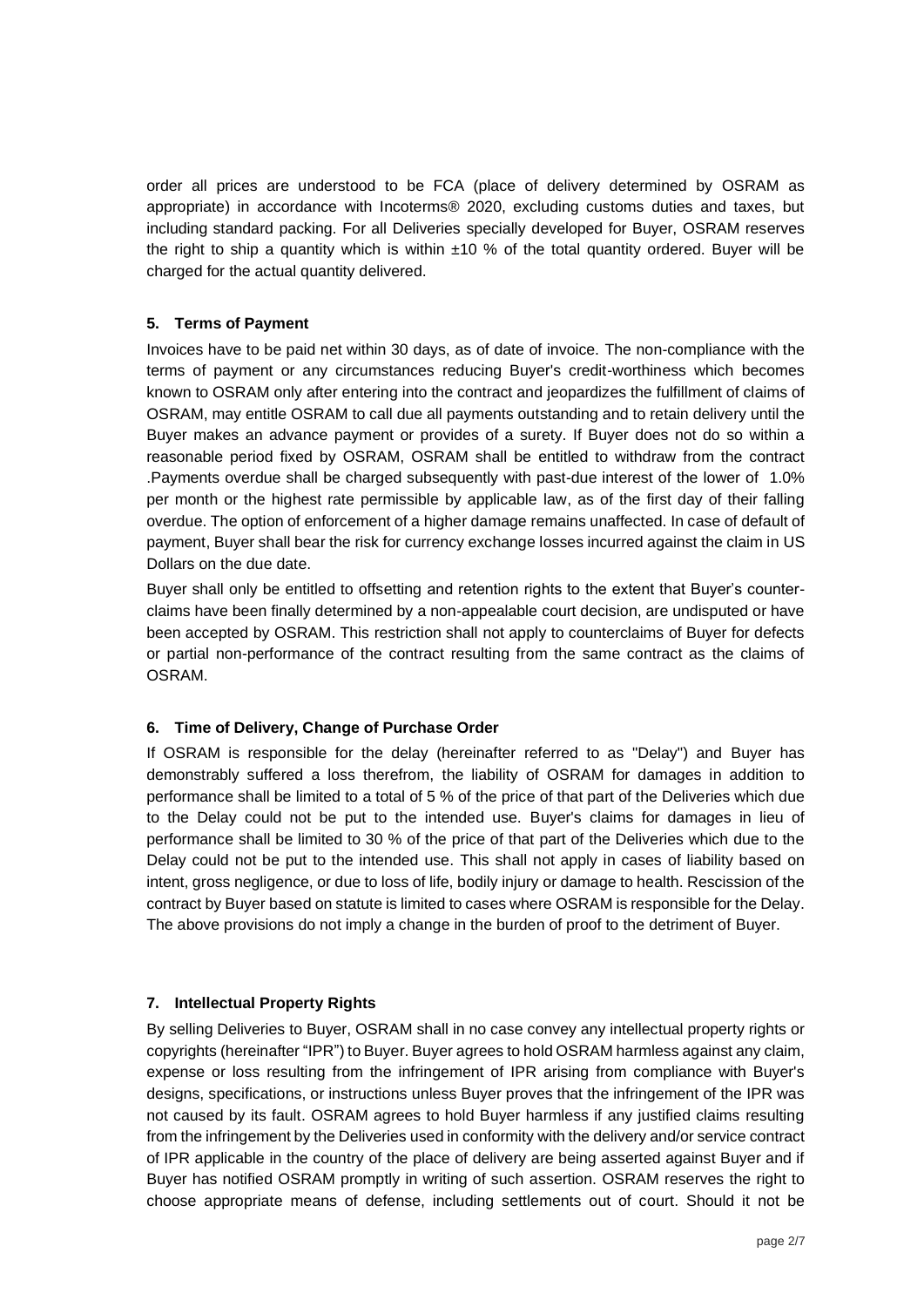possible for Buyer to use the Deliveries under reasonable circumstances, OSRAM liability shall be limited to, at its discretion, (i) changing or replacing the Deliveries or (ii) acquiring, at its own expense, the right to use the Deliveries so that it constitutes no infringement of IPR. If this is impossible for OSRAM under reasonable conditions, Buyer may rescind the contract or reduce the remuneration pursuant to the applicable statutory provisions. OSRAM's liability to pay damages is governed by Article [12](#page-4-0) (Exclusion and Limitation of Liability). Claims of Buyer are subject to a statute of limitations of 12 months calculated from the start of the statutory statute of limitations. By deviation therefrom, the statutory limitation period of two years shall apply for damage claims due to intentional or grossly negligent breaches of duty or culpable injury to life, the body or health. Claims of Buyer shall be excluded if Buyer is responsible for the infringement of an IPR or if Buyer conceded infringement. Claims of Buyer shall also be excluded if the infringement of the IPR is caused (i) by designs, specifications or instructions made by Buyer, (ii) by a type of use not foreseeable by OSRAM, (iii) by modifications by Buyer, or (iv) by a combination with components and/or services not provided by OSRAM.

## **8. Software**

For software programs, pertaining documents, and all subsequent additions, Buyer shall have a non-exclusive, non-sublicensable and non-transferable right of use with the Deliveries provided that it remains unchanged, is used within the agreed performance parameters, and on the agreed equipment unless otherwise provided in a software license agreement between OSRAM and Buyer. All other rights shall remain with OSRAM or the program author respectively. Buyer ensures that – except where necessary for use of the Deliveries as intended in the contract – these programs, documents, and subsequent additions are not accessible to third parties or in third countries without OSRAM's express consent. Buyer shall not under any circumstances reverse engineer, reverse compile, decompile, decrypt or disassemble the software, in whole or in part, except to the extent expressly authorized by OSRAM or applicable statutory law (e.g. in case of deliveries to Germany article Art 69e German Copyright Act and in case of deliveries to Austria Art § 40e Austrian Copyright Act).

#### <span id="page-2-0"></span>**9. Trade Acceptance**

The acceptance test shall be carried out by Buyer without undue delay. Should the take-over be delayed by reason of circumstances outside OSRAM's responsibility, the written communication of readiness for dispatch by OSRAM to Buyer shall be considered the date of delivery. In the absence of any written communication of inability to take delivery by Buyer within the time for taking delivery, the Deliveries shall be deemed accepted by Buyer. The criteria for acceptance or refusal shall be, in case of Deliveries specially developed for Buyer, the specifications or test conditions jointly agreed upon or, in case of standard Deliveries, the data sheets issued by OSRAM which were effective at the moment of placing of purchase order.

# **10. Warranty (incl. Impossibility of Performance)**

OSRAM warrants that during the period of warranty, the Deliveries will materially comply with the agreed upon specifications and are free from defects in material and workmanship. OSRAM's obligations under this warranty shall be discharged, at its option, by repairing, replacing, or giving credit for defective Deliveries. except otherwise agreed between OSRAM and Buyer. The period of warranty is 12 months (except for software products), as of the acceptance of the Deliveries by Buyer (see Article [9](#page-2-0) – Trade Acceptance).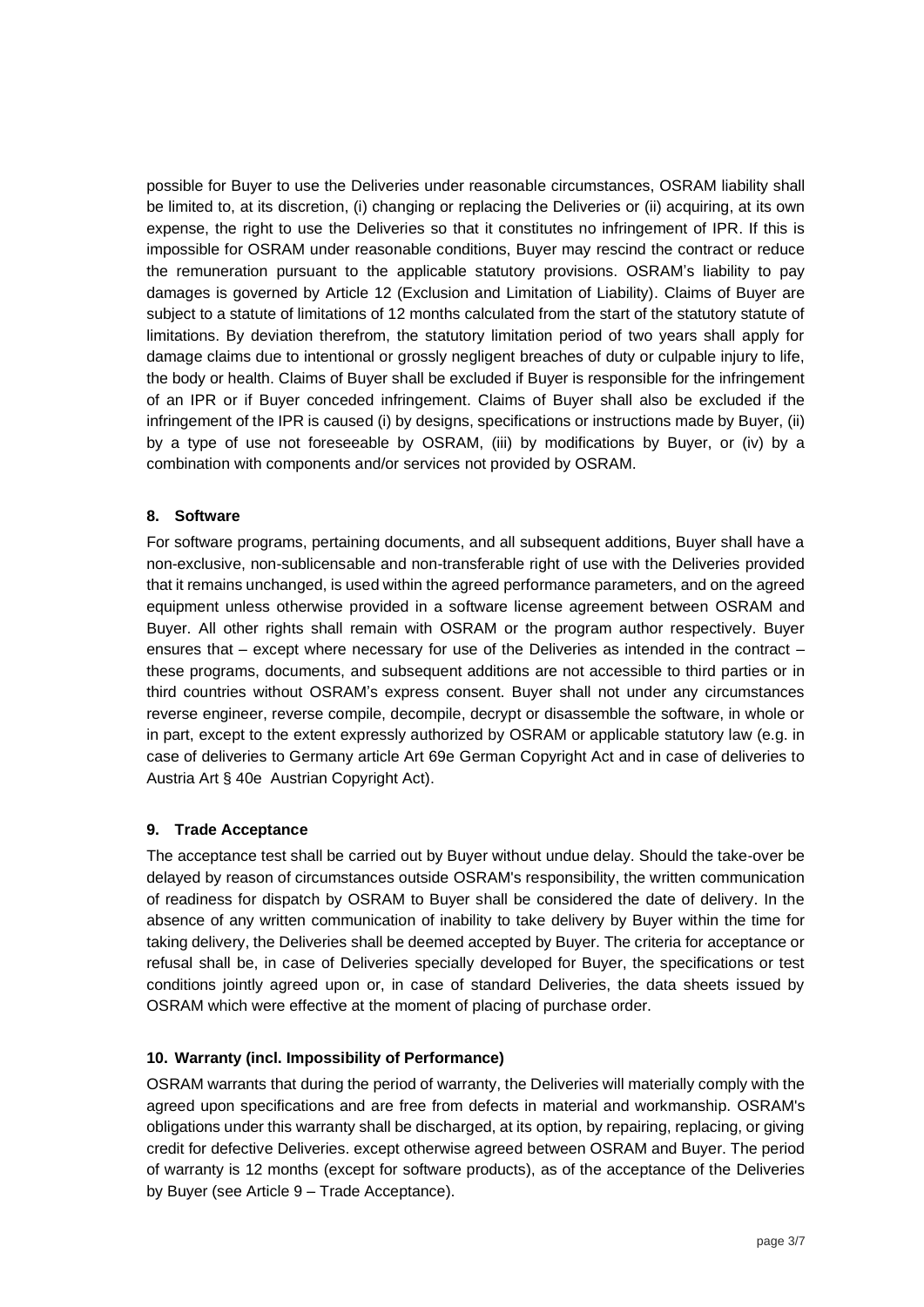Buyer has to give OSRAM notice in writing of any defects, stating sufficient reasons, immediately but within 14 days as of delivery of the Deliveries at the latest. Any defects that could not be detected within that period in spite of careful examination must be communicated to OSRAM, in writing and stating sufficient reasons, immediately after becoming known. In default of such immediate communication, any warranty shall be excluded. Further, OSRAM shall have no obligation that any failure of a Delivery to comply with the limited warranty above results from or is otherwise attributable to: (i) misuse, neglect or accident or are handled not in conformity with the instructions recommended or given by OSRAM, (ii) any modification or alteration by persons other than OSRAM's authorized personnel or which have been received from any source other than OSRAM or its authorized resellers, (iii) any failure by Buyer or a third party to comply with environmental and storage requirements for the Delivery specified by OSRAM, including, without limitation, temperature or humidity ranges; or (iv) use of the Delivery in combination with any thirdparty devices or products that have not been provided or recommended by OSRAM. Returns shall only be accepted after prior consent by OSRAM and shall be accompanied by an OSRAM Return Material Authorization (RMA) number obtained from OSRAM. For return shipment, Buyer shall use OSRAM's original packing in order to avoid any damage of the Deliveries. In case of justified warranty claims, OSRAM shall bear the transportation cost. In case of unjustified complaints, Buyer shall reimburse OSRAM for all expenses arising from such complaints (including but not limited to transportation costs) unless the Buyer proves that even when exercising due care the Buyer could not realize that the complaint was unjustified. Any claims of Buyer beyond the obligations under this warranty are excluded.

If the Deliveries contain software, OSRAM warrants that period of warranty for software, the software will not fail to meet its programming specification and workmanship at the time of delivery when properly installed and used on the hardware defined by OSRAM. OSRAM does not warrant that the software meets requirements specified by Buyer, is error-free or without interruption. No warranty applies for defects that appear due to, including but not limited to incorrect storage of data medium, supplementary installation of other outside software, operating system modifications or hardware modifications or similar events. The period of warranty for software and for any updates or upgrades of existing software or parts of it is limited to a period of 3 months from the date of Buyer's acceptance of the Deliveries.

THE LIMITED WARRANTY SET FORTH HEREIN IS IN LIEU OF, AND OSRAM SPECIFICALLY DISCLAIMS, ANY AND ALL OTHER WARRANTIES AND CONDITIONS, WHETHER EXPRESS, IMPLIED OR STATUTORY, INCLUDING, BUT NOT LIMITED TO, ANY IMPLIED WARRANTIES OR CONDITIONS OF MERCHANTABILITY, FITNESS FOR A PARTICULAR PURPOSE OR NON-INFRINGEMENT, AND ANY WARRANTIES ARISING OUT OF COURSE OF DEALING OR USAGE OF TRADE. NO ADVICE OR INFORMATION, WHETHER ORAL OR WRITTEN, OBTAINED FROM OSRAM OR ELSEWHERE, WILL CREATE ANY WARRANTY NOT EXPRESSLY STATED IN THESE TERMS AND CONDITIONS. IF OSRAM CANNOT LAWFULLY DISCLAIM STATUTORY OR IMPLIED WARRANTIES THEN TO THE EXTENT PERMITTED BY LAW, ALL SUCH WARRANTIES SHALL BE LIMITED IN DURATION TO THE DURATION OF THIS EXPRESS WARRANTY AND TO REPAIR OR REPLACEMENT SERVICE AS DETERMINED BY OSRAM IN ITS SOLE DISCRETION. Buyer acknowledges and agrees that the Products have not been designed, tested or manufactured for use in applications where the failure, malfunction or inaccuracy of the Products carries a risk of death or serious bodily injury or damage to tangible property, including, but not limited to, nuclear facilities, aircraft navigation or communication, emergency systems, or other applications with a similar degree of potential hazard. Buyer agrees to indemnify, defend and hold OSRAM harmless against any loss,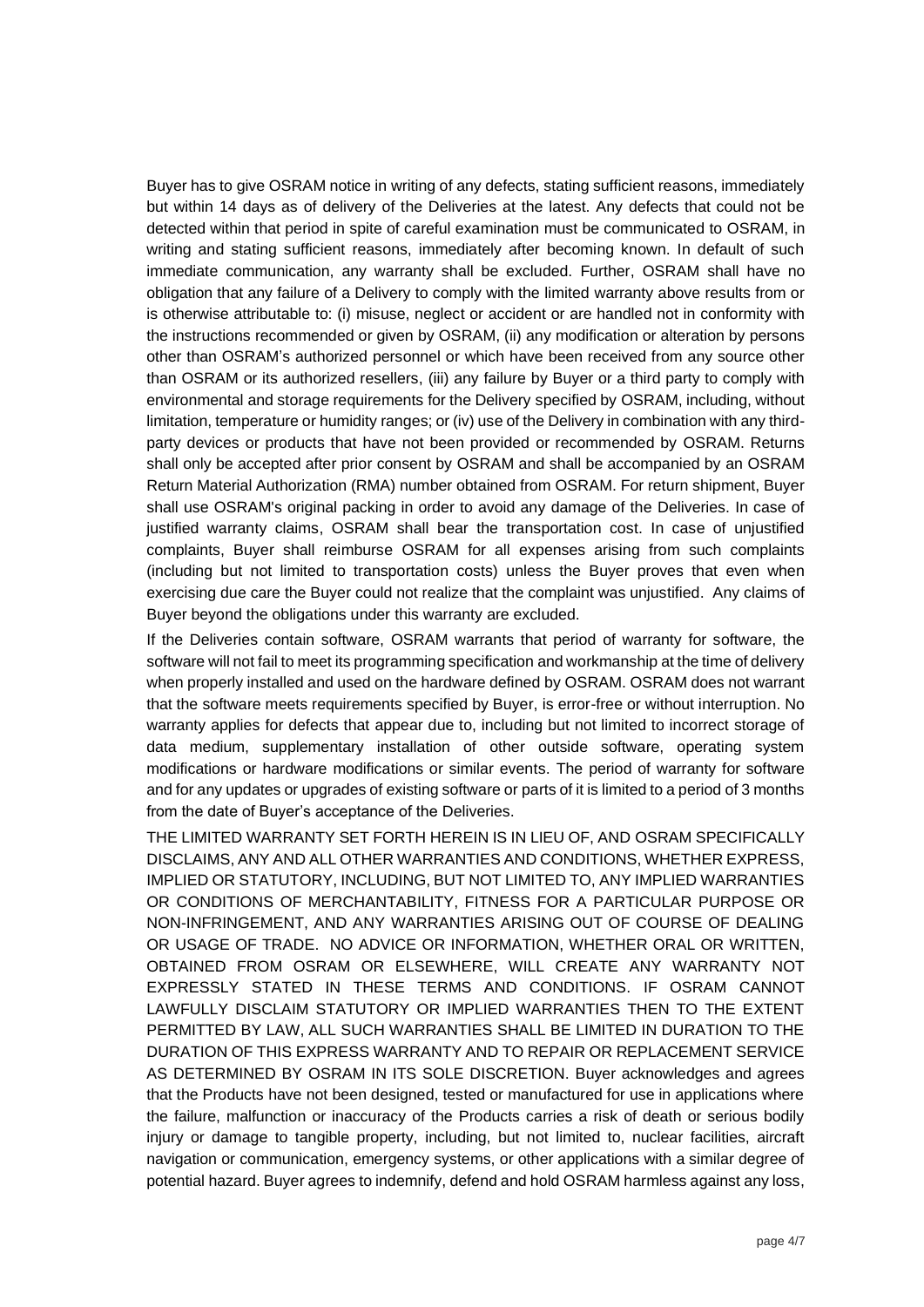liability, or damage of such kind that OSRAM incurs in connection with any use of the Products by Buyer in any such applications.

### **11. Force Majeure**

OSRAM shall not be liable for delays and damages caused by cancellation or postponement of the delivery of the Deliveries due to force majeure conditions. Force majeure conditions include all circumstances beyond OSRAM's control which OSRAM could not have reasonably anticipated and whose consequences OSRAM could not have reasonably avoided or overcome. Force majeure conditions include but are not restricted to: natural disaster, war, civil war, insurrections, strikes, fires, floods, earthquakes, labor disputes, epidemics or pandemics, governmental regulations and/or similar acts, freight embargoes, unforeseeable operating, traffic or shipment disturbances, unforeseeable lack of labor forces, energy, raw materials or auxiliary materials. Strikes, legitimate lockouts, boycotts and other labor disputes are considered force majeure conditions even when OSRAM itself is the target of or a participant of said actions. In the event of an epidemic or pandemic, this provision shall also apply if the epidemic or pandemic had already occurred when the contract was concluded, provided that OSRAM was not aware of its effects on the contract and could not foresee them as likely.

Force majeure conditions affecting a subcontractor hired by OSRAM shall also be deemed a force majeure condition for OSRAM. In the event that the force majeure conditions continue for a period of 3 consecutive months (or in the event that the delay is reasonably expected by OSRAM to extend for a period of 3 consecutive months), OSRAM shall be entitled to cancel all or any part of the contract without any liability or responsibility towards Buyer.

# <span id="page-4-0"></span>**12. Exclusion and Limitation of Liability**

EXCEPT FOR ANY INDEMNIFICATION OBLIGATIONS AND AS PROVIDED IN THIS CLAUSE AND TO THE EXTENT PERMITTED BY LAW, OSRAM IS NOT RESPONSIBLE FOR DIRECT, SPECIAL, INCIDENTAL OR CONSEQUENTIAL DAMAGES RESULTING FROM ANY BREACH OF WARRANTY OR CONDITION, OR UNDER ANY OTHER LEGAL THEORY, INCLUDING BUT NOT LIMITED TO LOSS OF USE; LOSS OF REVENUE; LOSS OF ACTUAL OR ANTICIPATED PROFITS (INCLUDING LOSS OF PROFITS ON CONTRACTS); LOSS OF THE USE OF MONEY; LOSS OF ANTICIPATED SAVINGS; LOSS OF BUSINESS; LOSS OF OPPORTUNITY; LOSS OF GOODWILL; LOSS OF REPUTATION; LOSS OF, DAMAGE TO OR CORRUPTION OF DATA; OR ANY INDIRECT OR CONSEQUENTIAL LOSS OR DAMAGE HOWSOEVER CAUSED INCLUDING THE REPLACEMENT OF EQUIPMENT AND PROPERTY, ANY COSTS OF RECOVERING, PROGRAMMING, OR REPRODUCING ANY PROGRAM OR DATA STORED OR USED WITH OSRAM DELIVERIES.

EXCEPT AS PROVIDED IN THIS CLAUSE AND TO THE EXTENT PERMITTED BY LAW, OSRAM's TOTAL AGGREGATE LIABILITY IS LIMITED TO THE MONEY PAID TO OSRAM UNDER THESE TERMS AND CONDITIONS DURING THE TWELVE (12) MONTH PERIOD PRIOR TO THE EVENT THAT FIRST GAVE RISE TO SUCH LIABILITY.

THE FOREGOING LIMITATIONS SHALL NOT APPLY TO DEATH OR PERSONAL INJURY CLAIMS RESULTING DIRECTLY FROM THE NEGLIGENCE OF THE OTHER PARTY, TO FRAUD OR FRAUDULENT MISREPRESENTATION, OR TO ANY LIABILITY THAT CANNOT BE LIMITED OR EXCLUDED UNDER APPLICABLE LAW.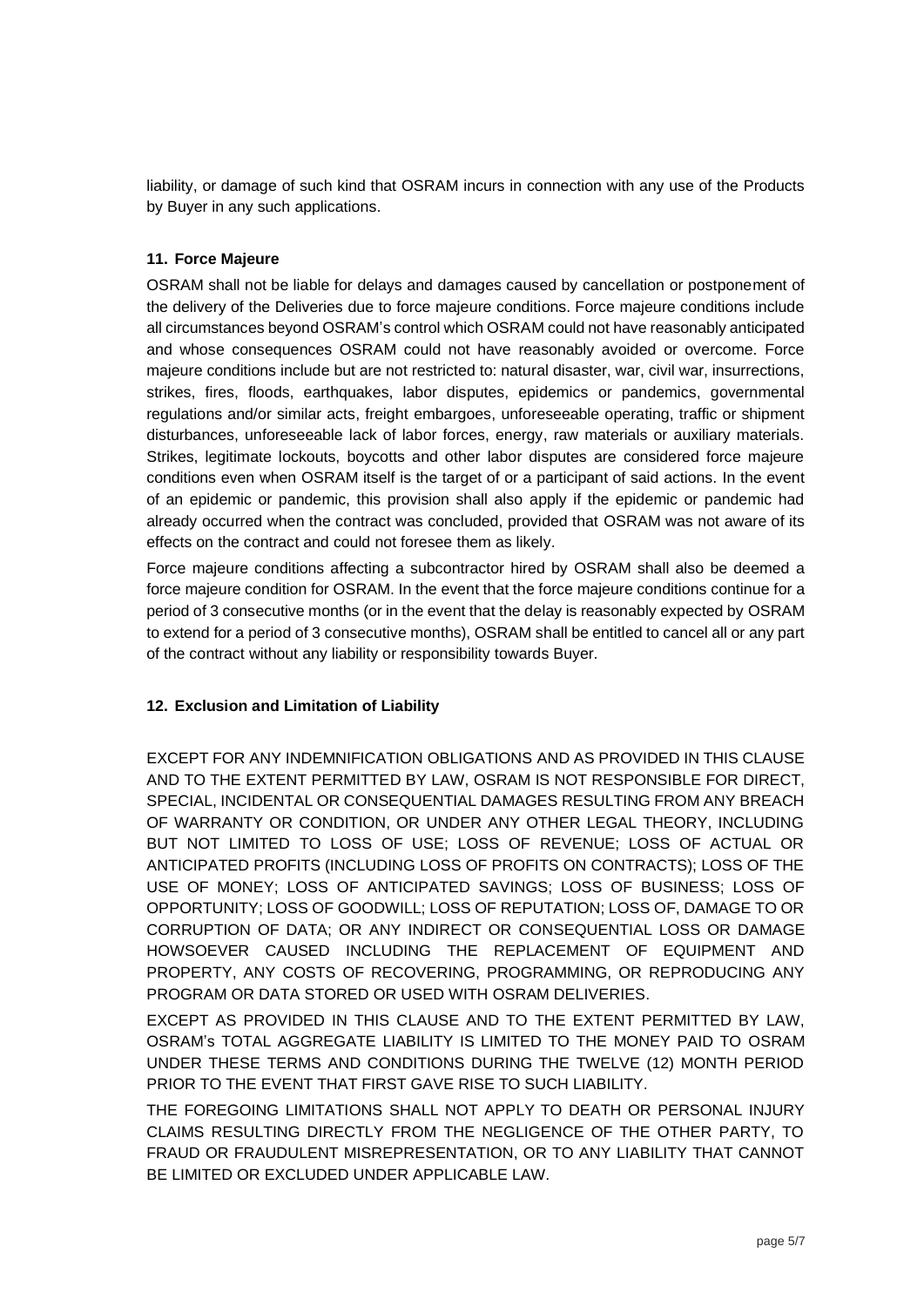## **13. Indemnification**

If OSRAM incurs any liability towards any third party for any loss or damage howsoever arising in connection with the performance of the contract with Buyer or supply of the Deliveries to Buyer, Buyer shall indemnify, defend and hold OSRAM harmless to the extent that OSRAM's liability is limited as stated in this General Terms of Trade. This obligation shall not apply if Buyer proves that the loss or damage was not caused by his fault.

# **14. Confidentiality**

Buyer acknowledges that all technical, commercial and financial data disclosed to Buyer by OSRAM is OSRAM's confidential information. Buyer shall not disclose any such confidential information to any third party and shall not use any such confidential information for any purpose other than as agreed between OSRAM and Buyer. If a non-disclosure agreement between OSRAM and Buyer was concluded, such non-disclosure agreement shall prevail.

## **15. Data Protection**

OSRAM and Buyer authorize to release to the respective other party and any of its Affiliates any and all personal or professional data that is necessary or desirable for administration and/or fulfilment of any individual purchase order and these General Terms of Trade.

OSRAM and Buyer undertake to fully comply with any applicable personal data protection laws in applicable jurisdictions, especially with the General Data Protection Regulation (GDPR). OSRAM and Buyer shall ensure compliance with all legal data provisions including but not limited to the GDPR, particularly in regard to the lawfulness of data processing under joint controllership. OSRAM and Buyer shall take all necessary technical and organizational measures to ensure that the rights of data subjects, in particular those pursuant to Articles 12 to 22 of the GDPR, are guaranteed at all times within the statutory time limits. Buyer indemnifies OSRAM for any loss or damages, including, but not limited to, fees, fines and financial penalties under any applicable personal data protection laws.

#### **16. Export Compliance**

If Buyer transfers goods (commodities, software, technology) delivered by OSRAM or works and services performed by OSRAM to a third party Buyer shall comply with all applicable national and international (re-) export control regulations (e.g. regulations of the European Union, regulations of the United States). If required to enable authorities or OSRAM to conduct export control checks, Buyer, upon request by OSRAM, shall promptly provide OSRAM with all information pertaining to the particular end customer, the particular destination and the particular intended use of goods, works and services provided by OSRAM, as well as any export control restrictions existing. OSRAM shall not be obliged to fulfill the respective contract or any order placed hereunder if such fulfillment is prevented by any impediments arising out of national or international foreign trade or customs requirements or any embargoes or other sanctions.

#### **17. Other Matters**

All delivery and/or service contracts shall exclusively be governed by the laws of the State of New York, without regard to its conflict of laws provisions. The application of the UN-Convention on Contracts for the International Sale of Goods dated 11 April 1980 (CISG) and of Private International Law is excluded.